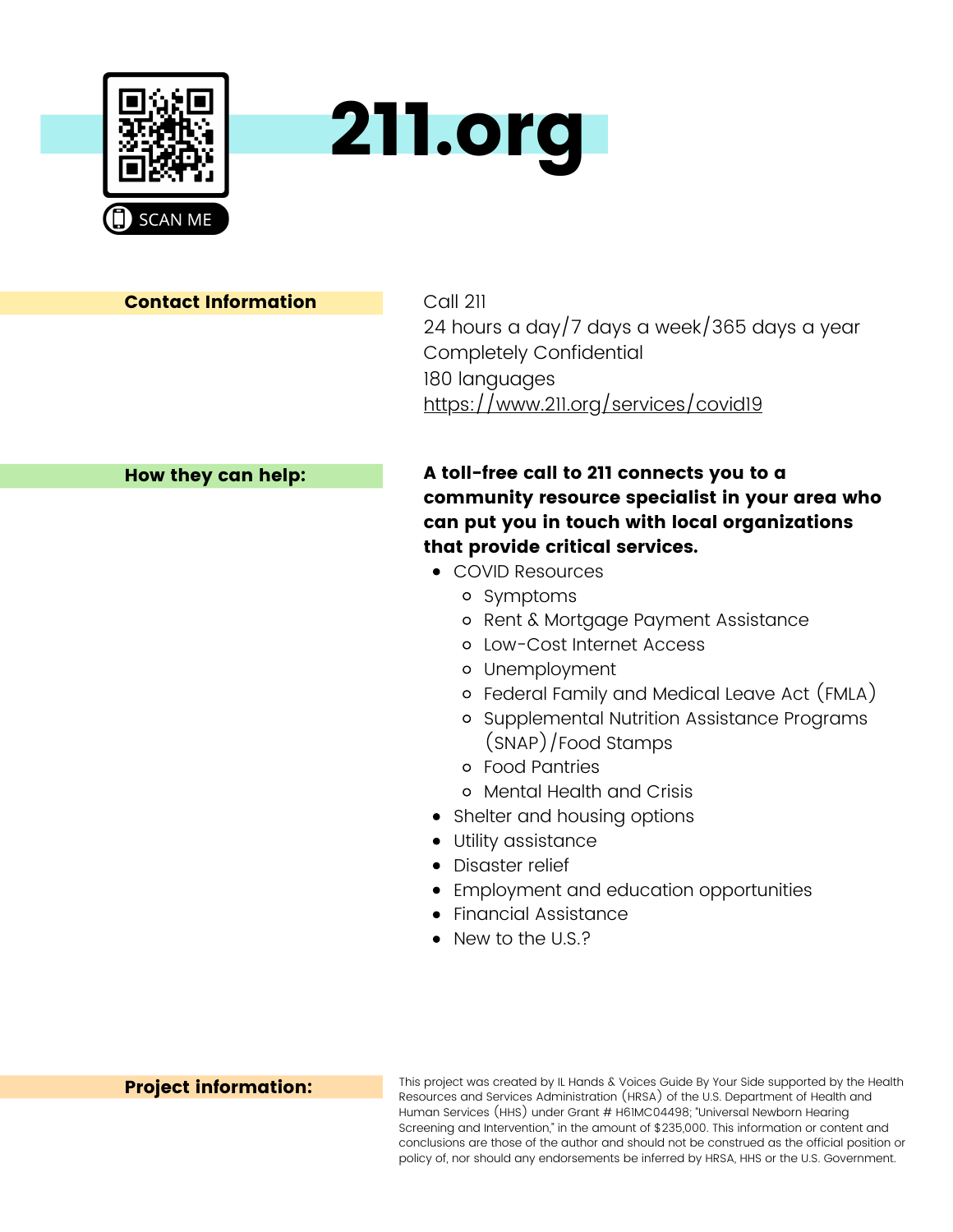

# Alexander

# Graham Bell

## Contact Information

Alexander Graham Bell Association for the Deaf and Hard of Hearing Phone: 202-337-5220 TTY: 202-337-5221 Fax: 202-337-8314 info@agbell.org <https://www.agbell.org/COVID-19-Resources>

# School's On: Learning and Growing During COVID-19 has information and ideas that can be used to keep your child's development on track.

Topics include:

- Family Resources
	- Aural rehabilitation/listening and spoken language practice activities
	- Tips and tricks from Cochlear, Advanced Bionics and MedEl
	- Resources in Spanish
- Communication Accessibility Resources
	- Masks and the challenges they present to people who are deaf/hard of hearing
	- Online Education and Website Accessibility
- Education Resources
	- Tele-Practice Resources
	- Learning at Home Resources
	- Resources from the United States Department of Education
- Mental Health and Well-Being Resources
	- How to talk to children about COVID-19 and social distancing
	- [Crisis](https://www.crisistextline.org/) Text Line (not limited to COVID) https://www.crisistextline.org/

This project was created by IL Hands & Voices Guide By Your Side supported by the Health Resources and Services Administration (HRSA) of the U.S. Department of Health and Human Services (HHS) under Grant # H61MC04498; "Universal Newborn Hearing Screening and Intervention," in the amount of \$235,000. This information or content and conclusions are those of the author and should not be construed as the official position or policy of, nor should any endorsements be inferred by HRSA, HHS or the U.S. Government.

# How they can help: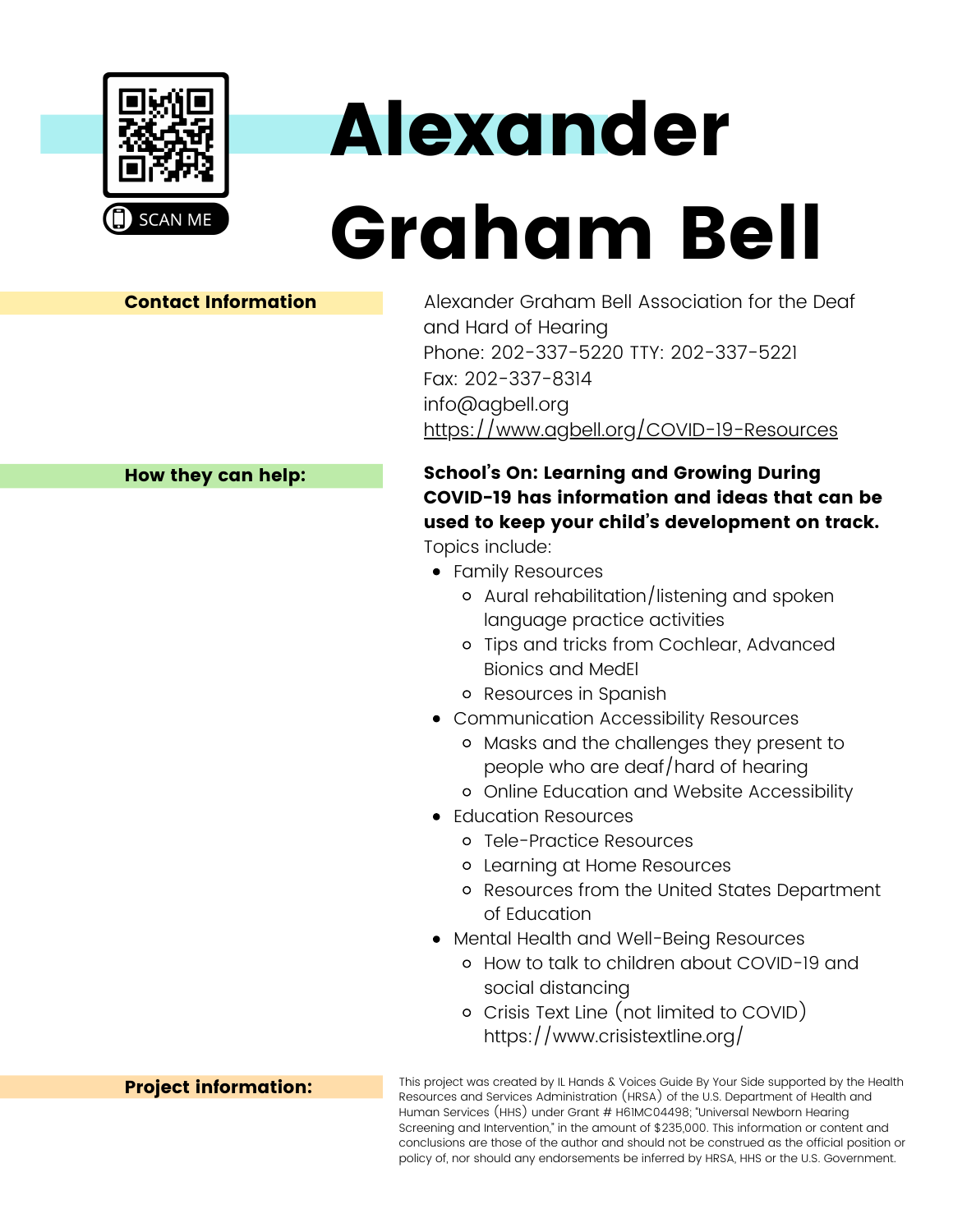



Division of Specialized Care for Children (DSCC) Phone: (800) 322-3722 Fax: (217) 558-0773 i<https://dscc.uic.edu/> Resource Directory link is: [http://dscc.uic.edu/browse-resources/resource](http://dscc.uic.edu/browse-resources/resource-directory/)directory/

#### How they can help:

# Has a Resource Directory containing a wealth of information organized under the following topics:

- COVID 19
	- Childcare, Learning, Education Tools
	- Meals and Financial Assistance
	- Medical, Health and Condition Specific Information
	- Parenting/Caregiving
	- Social Services
	- Utility Resources
- Education
- Family Support
- General
- Medical/Health
- Transition
	- o Education
	- Finance
	- Guardianship and Alternatives
	- o Healthcare
	- o Independence
	- Social
	- Work

This project was created by IL Hands & Voices Guide By Your Side supported by the Health Resources and Services Administration (HRSA) of the U.S. Department of Health and Human Services (HHS) under Grant # H61MC04498; "Universal Newborn Hearing Screening and Intervention," in the amount of \$235,000. This information or content and conclusions are those of the author and should not be construed as the official position or policy of, nor should any endorsements be inferred by HRSA, HHS or the U.S. Government.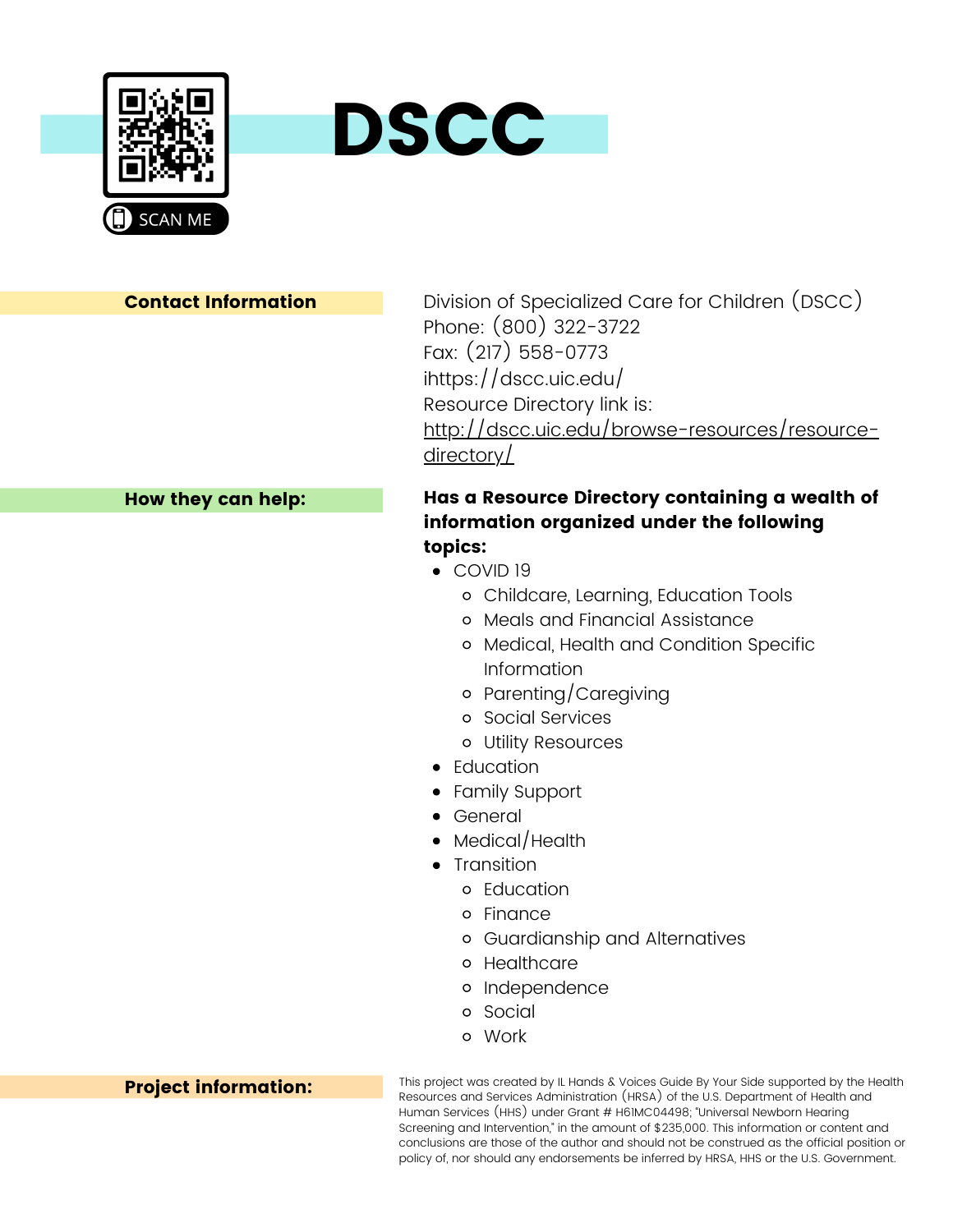



#### How they can help:

Illinois Deaf and Hard of Hearing Commission (IDHHC) Voice: 217-557-4495 Video: 217-303-8010 Phone: 888-261-2698 Fax: 217-557-4492 dhh.contactus@illinois.gov <https://www2.illinois.gov/idhhc/>

# You will find information on:

- Interpretation / CART
- Create Your Own Communication Card
- Legislation
- FREE ONLINE Trainings
- Assistive Technology
- Hearing Aid Assistance Resources
- Hearing Loss Demographics
- Service Animals Resources
- Statewide Services for the Deaf, Hard of Hearing, and DeafBlind
- ASL videos
- COVID-19 Resources
	- FAQs on many different topics including return to school, Restore Illinois, COVID-19
	- ASL Videos related to COVID-19
	- Communication Cards for use in medical appointments
	- Hotline for COVID questions
	- Financial Resilience Center/Financial Health During COVID-19
	- Mental Health Services for the Deaf, Hard of Hearing, DeafBlind, and Late-Deafened Communities
	- o Hearing Loss Tips during COVID-19

This project was created by IL Hands & Voices Guide By Your Side supported by the Health Resources and Services Administration (HRSA) of the U.S. Department of Health and Human Services (HHS) under Grant # H61MC04498; "Universal Newborn Hearing Screening and Intervention," in the amount of \$235,000. This information or content and conclusions are those of the author and should not be construed as the official position or policy of, nor should any endorsements be inferred by HRSA, HHS or the U.S. Government.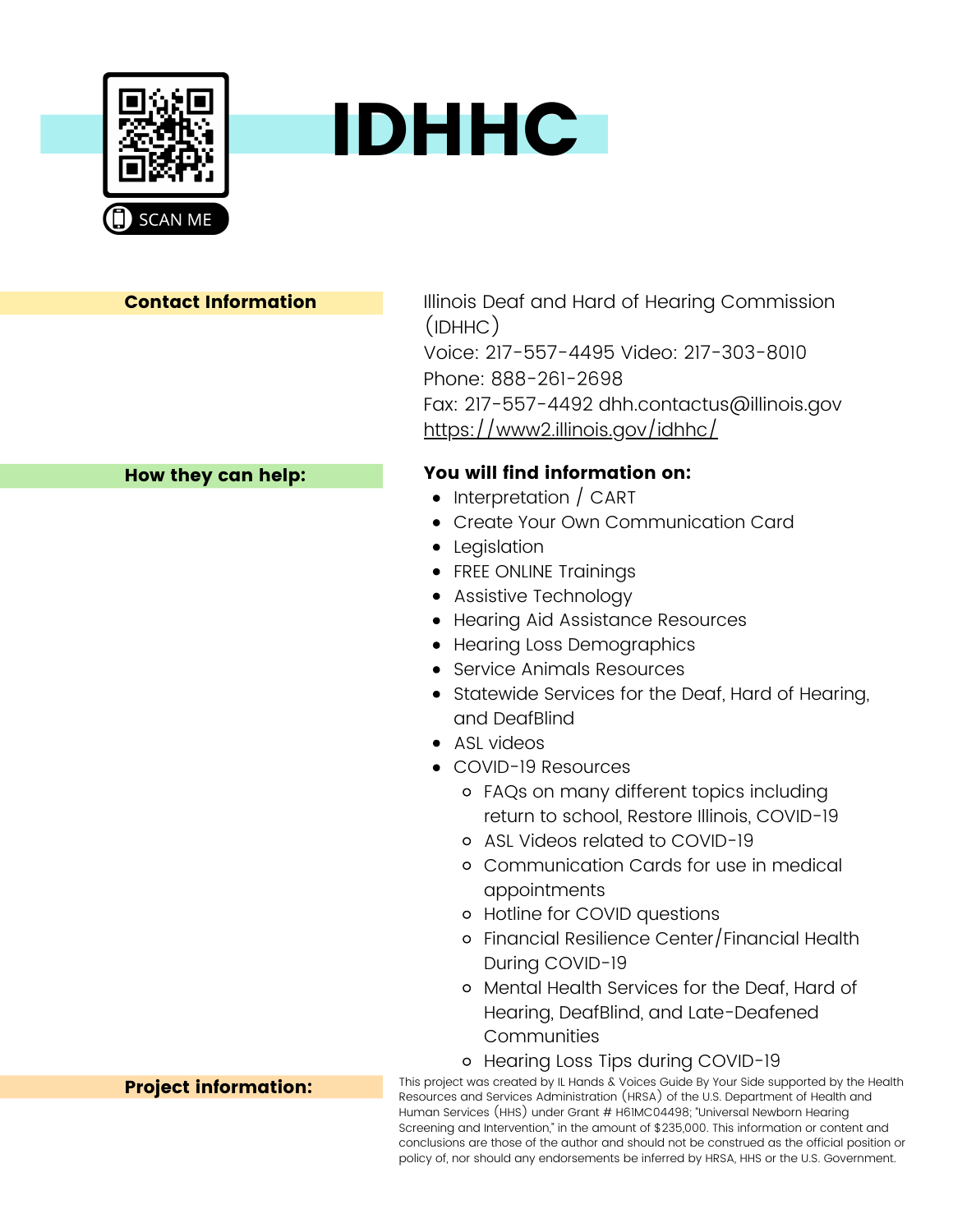



Illinois Department of Public Health (IDPH) Phone: 217-782-4977 TTY: 800-547-0466 http://www.dph.illinois.gov/topics[services/diseases-and-conditions/diseases-a](http://www.dph.illinois.gov/topics-services/diseases-and-conditions/diseases-a-z-list/coronavirus)z-list/coronavirus

# You will find information on:

- **•** Statistics
	- Current Tiers and Mitigations
	- Regional Metrics
- Guidance
	- Workplace
	- Places of Worship
	- o Schools
	- Daycare
	- Children and Pregnant Women
	- Sports
	- Oral and Dental Care
- Testing
	- Mobile Testing Sites
- Resources and Information
	- o Treatment
	- Frequently Asked Questions
- Media and Publications
	- Press Briefings
	- Pritzker's Executive Orders and Rules
- Vaccine Information
	- o Planning Guide
	- o Data
	- Distribution

This project was created by IL Hands & Voices Guide By Your Side supported by the Health Resources and Services Administration (HRSA) of the U.S. Department of Health and Human Services (HHS) under Grant # H61MC04498; "Universal Newborn Hearing Screening and Intervention," in the amount of \$235,000. This information or content and conclusions are those of the author and should not be construed as the official position or policy of, nor should any endorsements be inferred by HRSA, HHS or the U.S. Government.

## How they can help: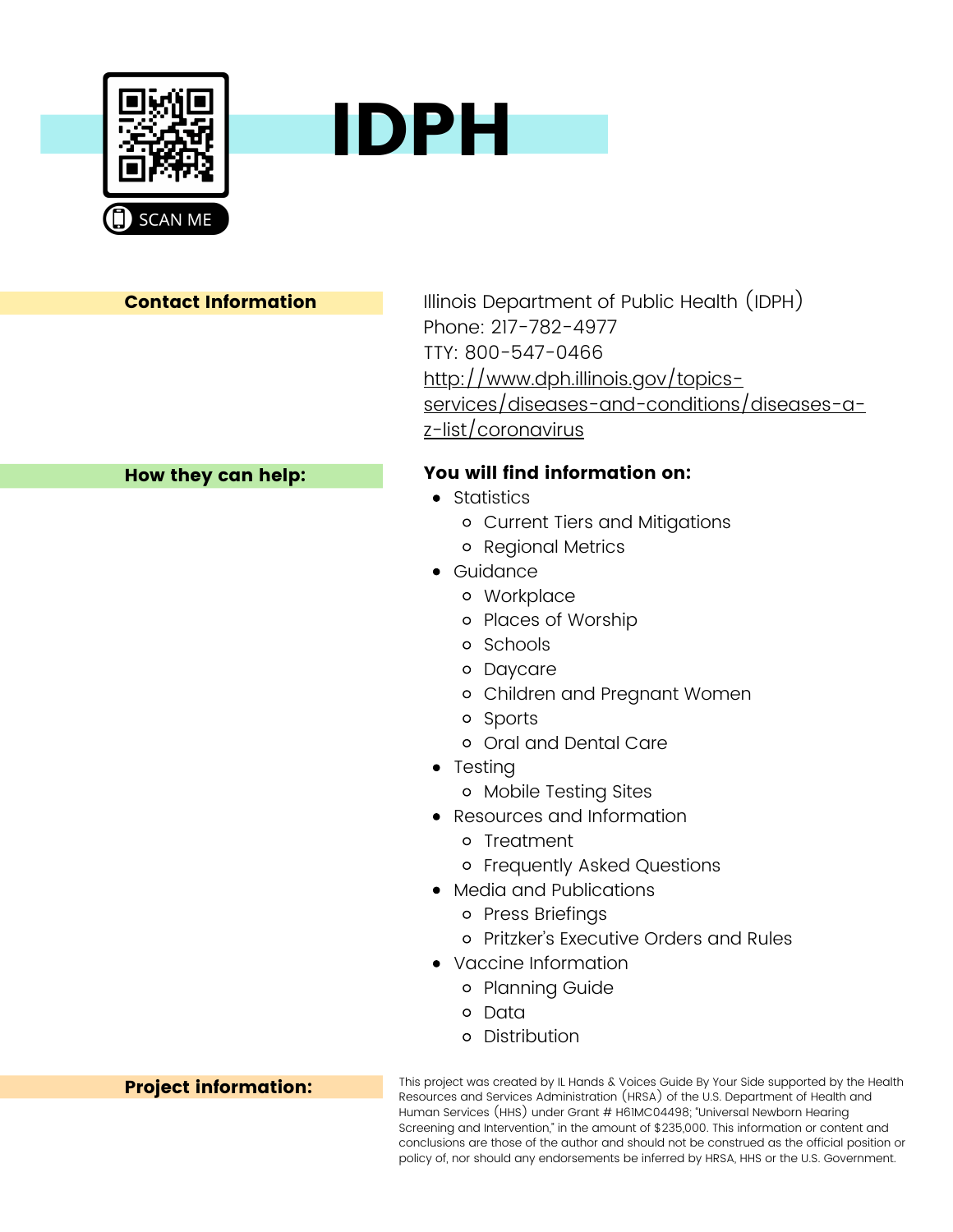

# Hands & Voices

## Contact Information

Hands & Voices (H&V) Illinois Chapter Phone: 630-697-3544 Email: ilhandsandvoices@gmail.com <https://www.handsandvoices.org/covid-19.html>

#### How they can help:

# You will find information on:

- Family Support for Parents and Caregivers
	- Pandemic hotline
	- o Safety solutions
- COVID-19 Vaccines
- Education
	- Engaging in at home education
	- Masks & face shields
	- Videos about COVID-19
- E-learning and Accessibility
	- Tips for teaching online
	- o Hearing loss tips during COVID-19
	- Free subscriptions
- Fostering Joy inspiring stories
- [Considerations](https://www.handsandvoices.org/pdf/covid-19/COVID-19%20Final.pdf) for Families with DHH Children during COVID-19
- Children's Safety
- COVID-19 [self-symptom](https://karaselfcheck.com/) checker in ASL
- Hearing Loss and [Hospitalization](https://www.chadruffinmd.com/events/2020/4/6/covid-19-hearing-loss-amp-hospitalization) during Covid
- **Eight Reasons to Say Yes to Early [Intervention:](https://vimeo.com/476881383)** Supporting Families During the Time of COVID
- Resources in Spanish

## Project information:

This project was created by IL Hands & Voices Guide By Your Side supported by the Health Resources and Services Administration (HRSA) of the U.S. Department of Health and Human Services (HHS) under Grant # H61MC04498; "Universal Newborn Hearing Screening and Intervention," in the amount of \$235,000. This information or content and conclusions are those of the author and should not be construed as the official position or policy of, nor should any endorsements be inferred by HRSA, HHS or the U.S. Government.